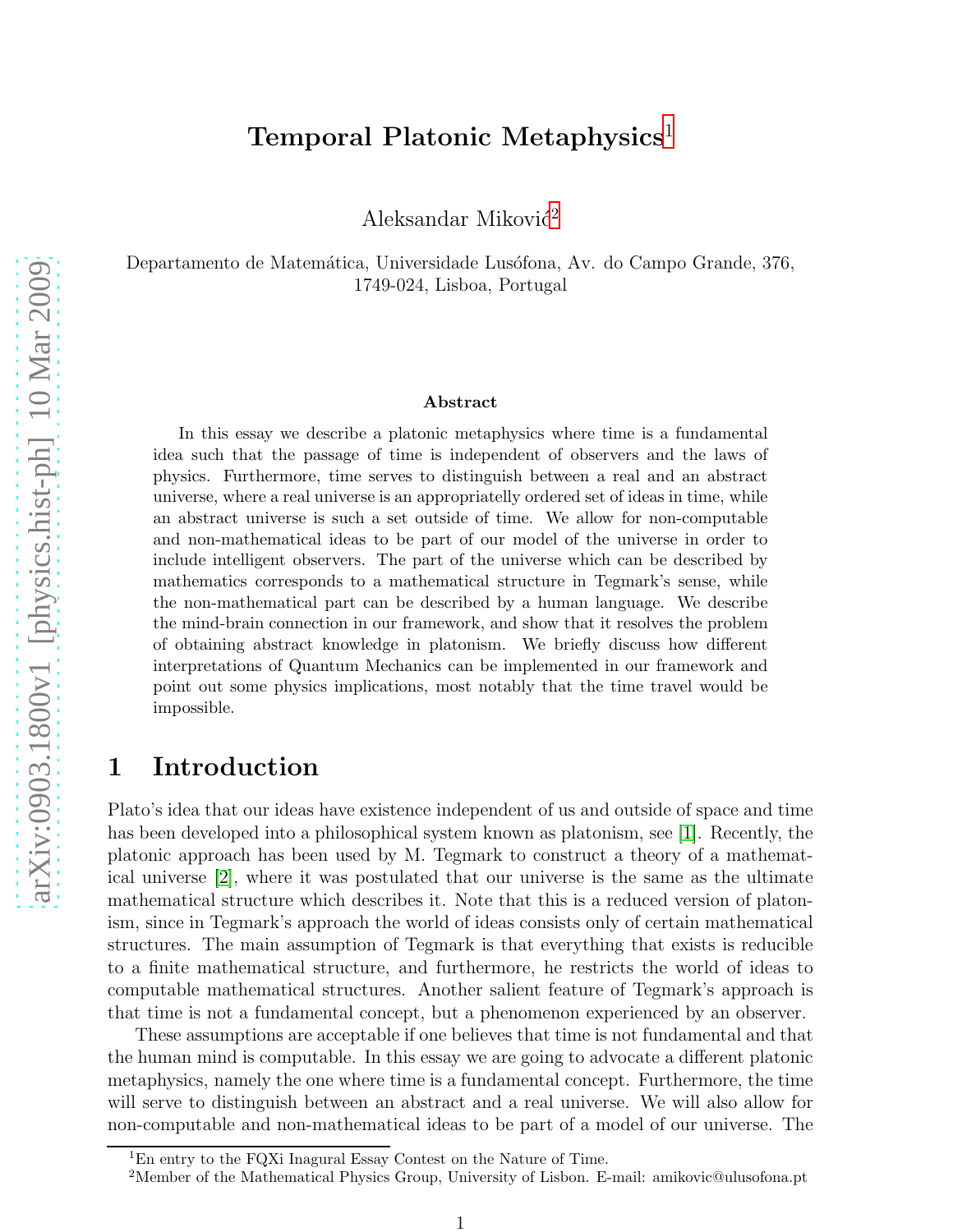computable part will be then described by the fundamental physical laws, i.e. by a mathematical structure in Tegmark's sense. The non-computable part will then require another set of laws, so that psychology could not be derived from the Standard Model.

There are strong arguments that the human mind is not computable, based on Goedel's theorems in logic, see [\[3\]](#page-5-2). As far as time is concerned, the arguments which are usually invoked against it are:

- 1. The mathematical structure of General Relativity (GR) is that of a 4-manifold with a pseudo-Riemannian metric and considering a time-like coordinate as time does not give a unique definition of time. Also there is no unique foliation of the spacetime manifold into space-like hypersurfaces.
- 2. In quantum gravity, finding a time variable in general case is difficult [\[4\]](#page-5-3).

Clearly these arguments are related to the problem of how to define time within GR or within quantum gravity, but a lack of a good mathematical definition of time does not imply that time is an illusion or an emergent property.

There are various indications that there is something fundamental concerning time. If time were not a fundamental concept, then one would expect that the physical metrics would have Euclidean signatures so that there would be no special time-like directions. On the other hand, spacetime metrics with Minkowski signatures allow us to split the spacetime into space and time<sup>[3](#page-1-0)</sup>. In quantum gravity the split into space and time is preserved at the topological level when the canonical quantization formalism is used. The topology  $S \times \mathbf{R}$  with a preferred space-like foliation is also used in the discretized path-integral approach of Dynamical Causal Triangulations where de Sitter metric can be recovered in the semiclassical limit [\[5\]](#page-5-4).

We will consider the clock time as a rate of passage of time. This rate will depend on the clock trajectory, so that there will be no conflict with Special Theory of Relativity (STR). However, the passage of time will be absolute, in the sense that it will be observerindependent phenomenon. We will also consider the passage of time as a fundamental concept, not reducible to other simpler concepts. We will implement this idea in a Platonic metaphysics and we will postulate that our Universe is a more general structure then the one used by Tegmark in order to allow for the ideas of time-like change and intelligence to be irreducible.

### 2 The world of ideas

We will consider that everything that exists, be it a real object in spacetime or an abstract idea, to be an idea. We will call the set of all ideas the World of Ideas (WI), and let us divide WI into mathematical and non-mathematical ideas.

### 2.1 Mathematical ideas

The mathematical ideas can be characterized by using finite sets (i.e. finite sets of integers or finite sets of symbols) and relations between them. This can be pictured as a collection

<span id="page-1-0"></span><sup>3</sup>This can be always done locally, while globally can be done for a large class of metrics, i.e. the globally hyperbolic ones.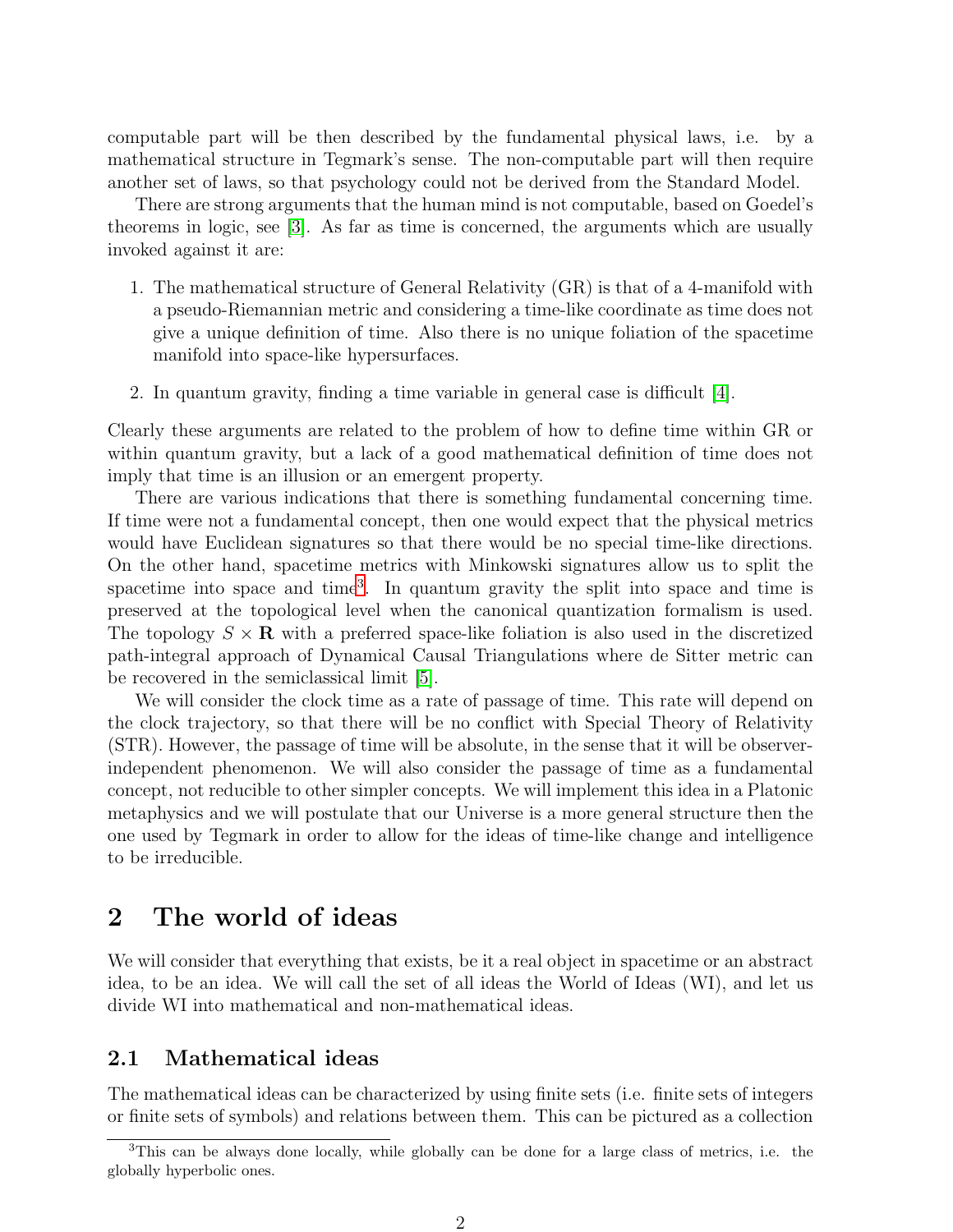of labeled graphs, and a mathematical idea or a mathematical structure (a collection of mathematical ideas) would be a (finite) graph whose vertices carry finite ordered sequences of integers. One can then introduce notions of equivalent graphs, subgraphs, reducible graphs, irreducible graphs, symmetries, etc, see [\[2\]](#page-5-1).

The set of finite graphs with finite-length labels corresponds to the mathematical structures used by Tegmark. However, one can imagine more general structures, like graphs with infinite-length labels or infinite graphs.

In the set of labeled graphs LG one can introduce relations, which means that we need to extend LG to

$$
RG = LG \cup (LG)^2 \cup (LG)^3 \cup \cdots \cup (LG)^n \cup \cdots.
$$

Let us consider a subset O of RG, i.e. a set of ideas with relations. Again one can think of these objects as labeled graphs, but now the vertices are elements of  $LG$ , i.e. the ideas. Let us define a history  $H$  as a subset of  $O$  such that

$$
H=\bigcup_{t\in I}S_t\,,
$$

where  $I \subseteq \mathbf{R}$  and  $S_t \prec S_{t'}$  if  $t < t'$  and  $\prec$  is a relation of order in O.

This definition is based on the model of a universe where the spacetime is a manifold of topology  $S \times \mathbf{R}$ , while the elementary particles are described by their world-lines, or the world-tubes, in the case of String Theory. If we take  $I \subseteq \mathbb{Z}$ , then we can consider H as a generalization of the simplicial complex corresponding to the spacetime manifold containing matter. The sets  $S_t$  can be considered as generalizations of the spatial sections of  $S \times \mathbf{R}$ . The links (relations) between the elements of  $S_t$  will be called spatial relations, while the links between the elements of  $S_t$  and  $S_{t'}$ , where  $t \neq t'$ , will be called temporal relations.

#### 2.2 Time

Let us introduce the idea of time-like change or passage of time  $T$ . We will assume that  $T$ is a non-mathematical and an irreducible idea. A temporal universe U would be a  $(H, T)$ pair, where the instant of now is moving along the levels  $S_t$  of H with t increasing. This is based on our experience of time passage when observing a particle (or an object) changing its position in space, or when observing an object changing its form. The identity of a particle or an object will be determined by its temporal relations, i.e. by its world-line or a world-tube. A simplified picture of a temporal universe would be a D-dimensional manifold with a moving  $(D-1)$ -dimensional submanifold.

This picture may seem to be at odds with Special Theory of Relativity (STR), but there is no conflict, because the time in STR refers to clock readings, which are trajectory dependent. The clock time can be viewed as a rate of passage of time, and that rate depends on a clock trajectory and the laws of physics, while the passage of time is absolute, in the sense that is independent from a clock trajectory and from the laws of physics.

Another analogy would be that a history  $H$  can be considered as a digital video disc (DVD) and T as a DVD-player, so that a temporal universe  $U(H, T)$  would be the corresponding movie played on a screen. When comparing to Tegmark's approach, one can see that for him any history  $H$  with appropriate features would be a universe like the one in which we live. For us a history  $H$  would be a timeless universe, and only the composition  $U(H, T)$  would be a universe like ours.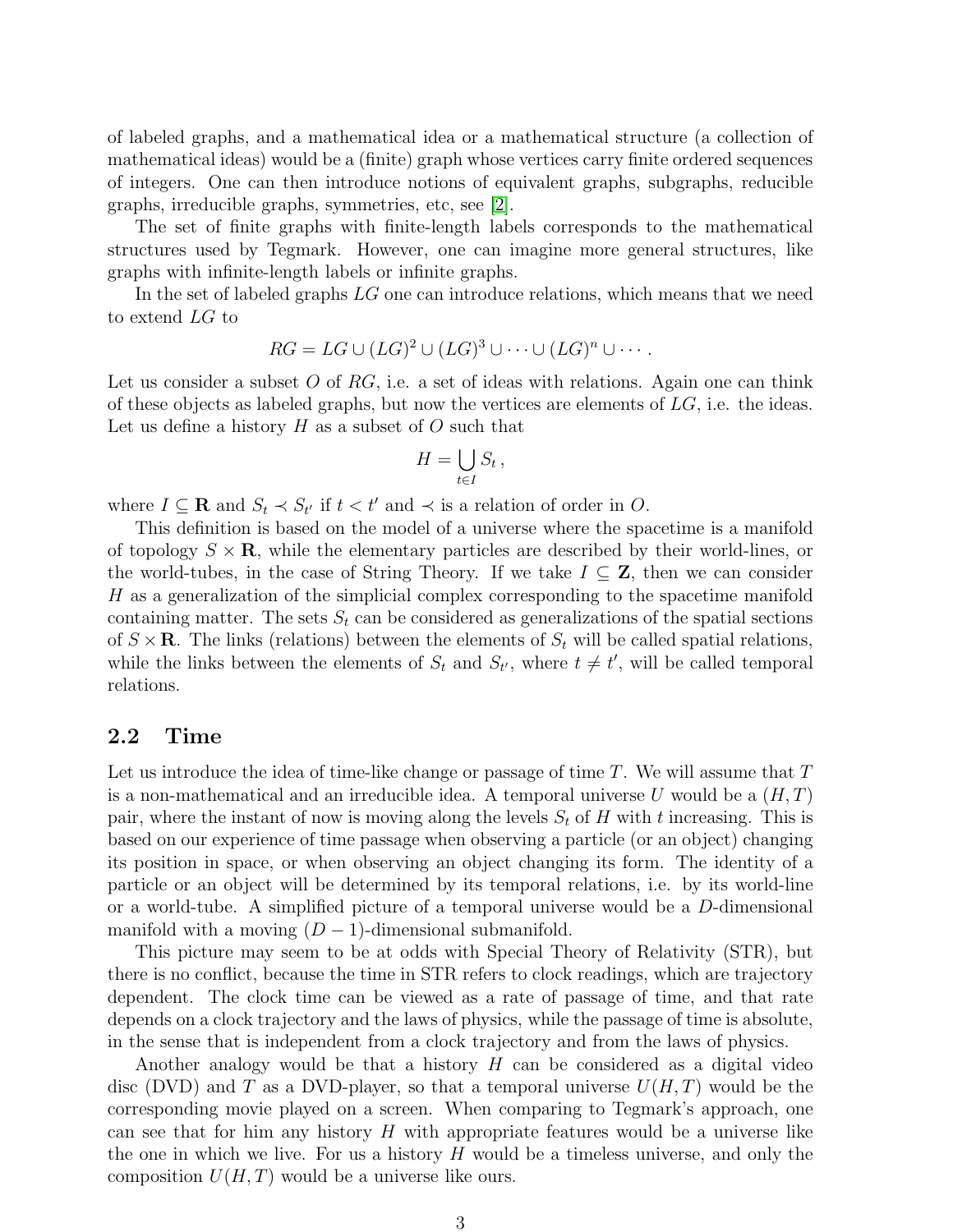#### 2.3 The observers

When constructing a theory of everything, or more generally a metaphysics, one has to define the intelligent beings or the observers. In Tegmark's approach the observes are part of the ultimate mathematical structure  $MS$ , which is the same as the history H. Since we do not believe that a human mind can be completely described by mathematics, we will assume that intelligence is a non-mathematical idea and therefore for a universe with observers we will have that  $MS \subset H$ .

We can think of an observer as a bound state of elementary particles, which can be pictured as a set of intricately braided trajectories, with a special structure, called brain. The brain has capability of capturing and storing ideas, which can be mathematical and non-mathematical. The mind at some instant of time will be the set of ideas stored in the brain, or more generally it can be considered as a temporal sequence of sets of ideas with corresponding relations stored in our brain. The ideas stored in our brain can be of two types: the ideas which are records of our interactions with the environment and the ideas which are not this, i.e. the abstract ideas.

A simplified picture of an observer would be a single world-line with a finite set of hooks attached to it. The hooks would represent brain at distinct moments of time. The ideas in observer's brain could be then pictured as colored graphs attached to the hooks. The number of ideas on a hook is increasing with  $time<sup>4</sup>$  $time<sup>4</sup>$  $time<sup>4</sup>$ , corresponding to our increasing memory and knowledge. Preserving the identity of an observer requires that

$$
I_1\subseteq I_2\subseteq\cdots\subseteq I_n\,,
$$

where  $I_k$  is the set of ideas in his brain at time instant  $t_k$  and n is his lifespan.

The process of forming a theory for a certain set of phenomena can be then explained in the following way. An observer will have the record of his interactions with the environment related to these phenomena, i.e. the results of experiments. Let us denote this set of ideas at the moment  $t_1$  as  $R_1$ . At the moment  $t_2$  he will have in his brain a mathematical structure  $M_2 = M$  which will be related to  $R_2 = R_1$ , i.e. which is explaining the experimental results. The new experimental results  $R_3$  at the moment  $t_3$  will be then correlated with the structure  $M_3 = M$  so that at the moment  $t_4$  he will either have  $M_4 = M$ , if the new results can be explained by M, or  $M_4 = M'$ , if the new results can be explained by another mathematical structure  $M'$ , and so on.

Since we do not believe in reductionism, then there will be phenomena where the observer cannot use only a mathematical structure as his theory. Such a theory will be then described in terms of a human language (this is situation in biology, psychology, social sciences and philosophy). A human language looks like a mathematical structure (finite list of symbols with finite length words and sentences) but the meaning or truthfulness of words and sentences, when they do not refer to a mathematical structure, is not established by relating them to a finite fixed set of axioms. The meaning is established by relating them to the world around us (which is reflected in our minds).

<span id="page-3-0"></span><sup>4</sup>At short time scales the number of ideas in a brain could decrease due to memory loss, but this number increases or stays constant over the longer periods.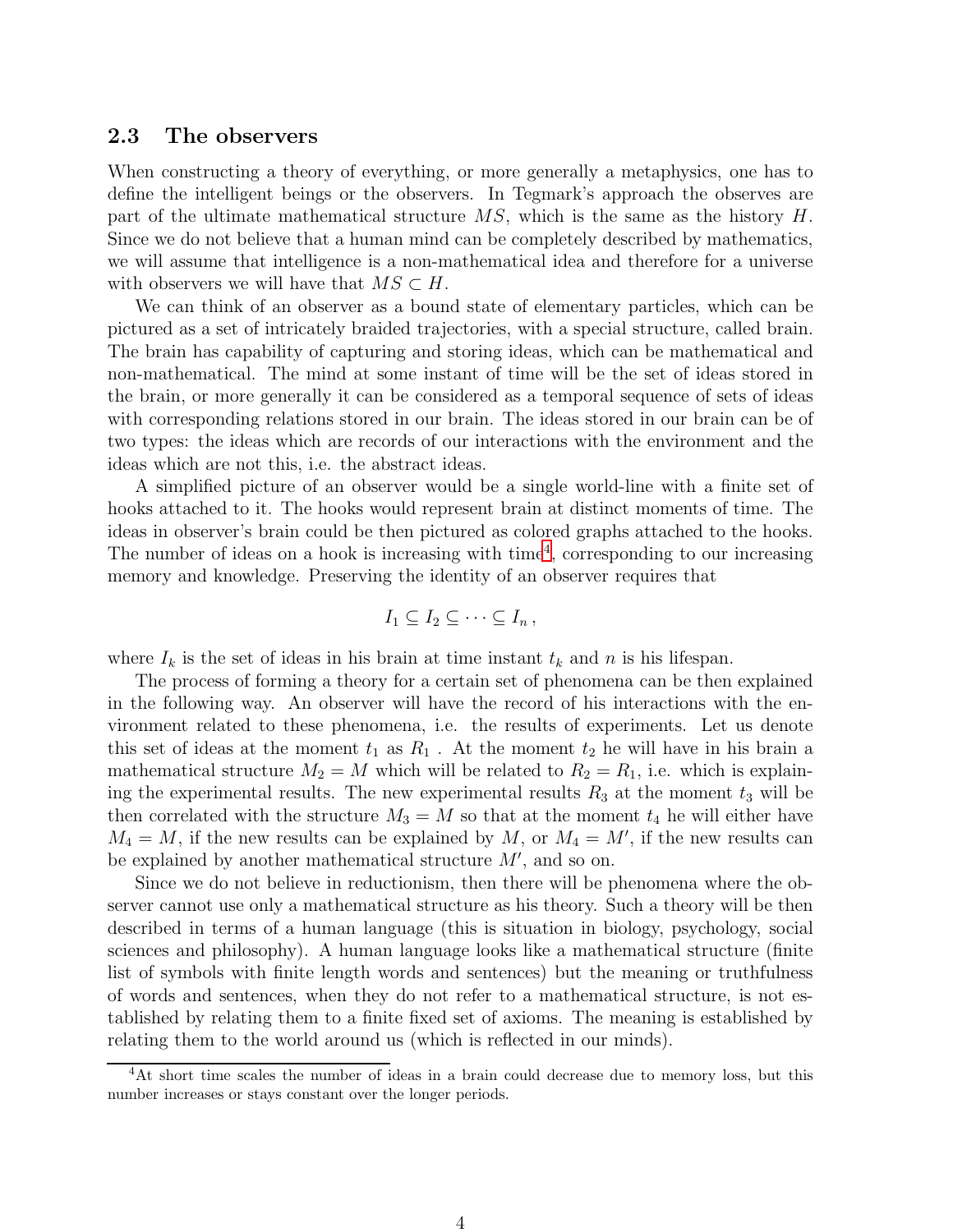### 2.4 Our universe

The following simplified description of our universe can be now given. We can imagine our universe as the simplicial complex corresponding to a spacetime manifold of dimension D, such that the vertices contain labeled graphs, i.e. ideas. There will be a preferred foliation of the complex into subcomplexes of dimension  $D-1$ , and the instant of now will run through these subcomplexes. We will take  $t \geq 0$ , corresponding to a universe with a beginning. At early times the vertices will contain only the *n*-tuples of numbers, corresponding to the fundamental constituents of space and matter. At some later time the hooks (brains) will appear and the vertices will also contain graphs (ideas) corresponding to minds of intelligent beings.

The edges of the spacetime simplicial complex would correspond to the temporal and the spatial relations of the history  $H$  of our universe<sup>[5](#page-4-0)</sup>. The physical part of the universe will be given by the skeleton of  $H$ ,  $MS(H)$ , which is the largest subgraph of H given by a mathematical structure. However, the observers will contain non-mathematical ideas beside the mathematical ones, and this by definition can not be a part of some mathematical structure.

A useful analogy would be that of a decorated tree, where the tree is a mathematical structure, while the decorations are the minds of intelligent beings. The decorations are not the part of the tree mathematical structure. This decorated tree would represent a timeless history of a universe with observers, and in order to turn it into a living universe, we need to "switch on" the time, i.e. to compose it with the idea of passage of time T. A temporal universe would be then analogous to a burning decorated tree, where the flames would form a transversal surface and move from the bottom to the top of the tree. The burned part of the tree would be the past, the burning part would be the present and the future would be the part above the flames.

The universe we have described so far is essentially a classical one, but our approach is sufficiently general so that a quantum universe can be accommodated. How to implement this will depend on the interpretational scheme of Quantum Mechanics (QM) one believes in. However, all interpretations share a common feature: one needs multiple universes in order to accommodate the probabilistic nature of QM, as well as the existence of states which are linear combinations of two or more classically different states.

For example, the Many Worlds interpretation, for a review and references see [\[6\]](#page-5-5), will require history branchings, i.e. for  $t \geq t_0$  the sets  $S_t$  in H will be disjoint unions of sets  $S_t^{(k)}$  such that there are no relations among them, except for the relation corresponding to the wavefunction which is a linear combination of the corresponding states. The histories  $H_k$  will correspond to parallel universes, and in each of them an observable  $\Omega$  will have a value  $\omega_k$ .

The de Broglie-Bohm interpretation, see [\[7\]](#page-6-0), appears to be a single universe interpretation, since each particle follows a single trajectory, and all particles are guided by the wavefunction. However, the initial condition on the wavefunction requires an ensemble of the universes with different initial conditions. The question then arises about the status of other histories, i.e. are they also realized in time or are they timeless? The first option would lead to a Many Worlds interpretation without branching, while the second option would mean that a single temporal history is chosen randomly, or picked by some other

<span id="page-4-0"></span><sup>&</sup>lt;sup>5</sup>For a realistic H the corresponding graph will be more complicated than the one-complex of a Ddimensional manifold.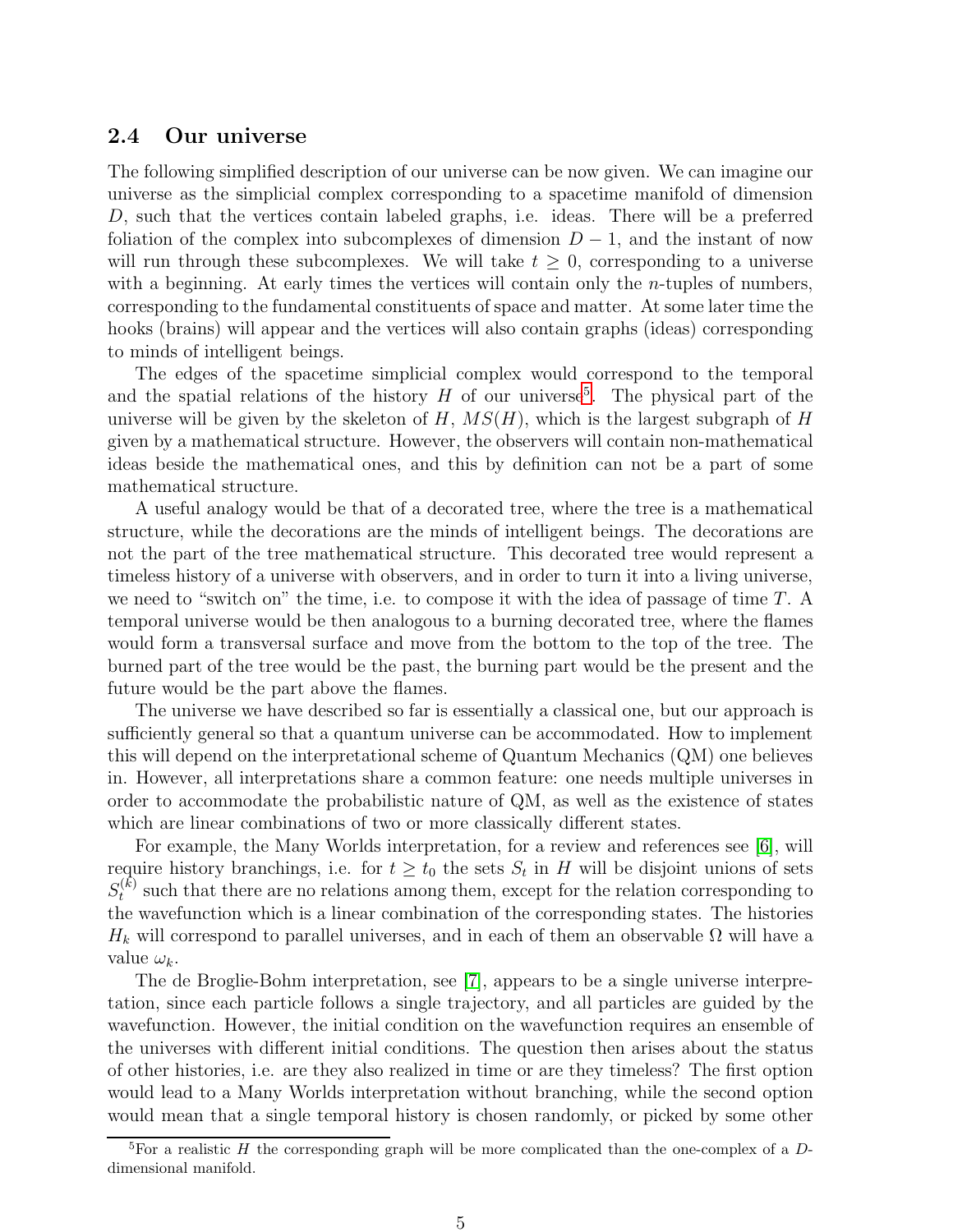criterion, like the maximum of the initial probability distribution<sup>[6](#page-5-6)</sup>.

### 3 Conclusions

We have presented a Platonic metaphysics where time plays the essential role: it serves to distinguish between real and abstract universes. This role of time together with our proposed mind-brain connection resolves the epistemological problem in platonism [\[1\]](#page-5-0). Namely, if the abstract ideas are outside of spacetime, then how can we do mathematics? According to our approach, the answer is that our mind, which is a temporal sequence of ideas contained in our brain, will contain the copies of these abstract ideas.

An important consequence of the assumption that passage of time is a non-mathematical idea, is that mind is not a mathematical structure. This is because we can imagine processes in time, so that the idea of passage of time is contained in our mind. Hence our mind is not a mathematical structure. This then implies that a mind can not be simulated on a computer.

Note that our approach represents a generalization of von Neumann's idea to formulate QM as a theory of evolving objective universe interacting with human consciousness, see [\[9\]](#page-6-1). In theories with global time, the conflict with relativity can be avoided if one postulates that the label  $t$  is not the same as a clock reading and that a clock reading depends on the clock trajectory. On the other hand, it is clear that  $t$  is related to the age of the universe. Since  $t$  always increases, then the time travel will be impossible within our framework.

From the platonic perspective, existence of multiple universes is natural, since all possible universes exist as objects in the World of Ideas. Furthermore, by assuming that the passage of time is a fundamental and a non-emergent concept, one can divide all possible universes into the temporal ones and the timeless ones. The temporal universes can be then considered as real, i.e. like the universe we live in, while the timeless universes can be considered as abstract.

# <span id="page-5-0"></span>References

- [1] M. Balaguer, Platonism in metaphysics, Stanford Encyclopedia of Philosophy, [\(http://plato.stanford.edu/entries/platonism\)](http://plato.stanford.edu/entries/platonism)
- <span id="page-5-2"></span><span id="page-5-1"></span>[2] M. Tegmark, The mathematical universe, Found. Phys. 38 (2007) 101
- [3] R. Penrose, The emperor's new mind: Concerning computers, minds and the laws of physics (Oxford University Press, 1989)
- <span id="page-5-3"></span>[4] C.J. Isham, Canonical quantum gravity and the problem of time, in "Integrable systems, quantum groups, and quantum field theories: proceedings", ed. L.A. Ibort and M.A. Rodriguez, Nato Advanced Study Institute, Series C: Mathematical and Physical Sciences, vol. 409 (Kluwer, 1993)
- <span id="page-5-4"></span>[5] J. Ambjorn, A. Goerlich, J. Jurkiewicz, R. Loll, The nonperturbative quantum de Sitter universe, Phys. Rev. D78(2008) 063544
- <span id="page-5-5"></span>[6] J. Barrett, Everett's relative-state formulation of Quantum Mechanics, Stanford Encyclopedia of Philosophy [\(http://plato.stanford.edu/entries/qm-everett\)](http://plato.stanford.edu/entries/qm-everett)

<span id="page-5-6"></span><sup>&</sup>lt;sup>6</sup>This criterion is also used in the case of the landscape of vacua in String Theory, see [\[8\]](#page-6-2).